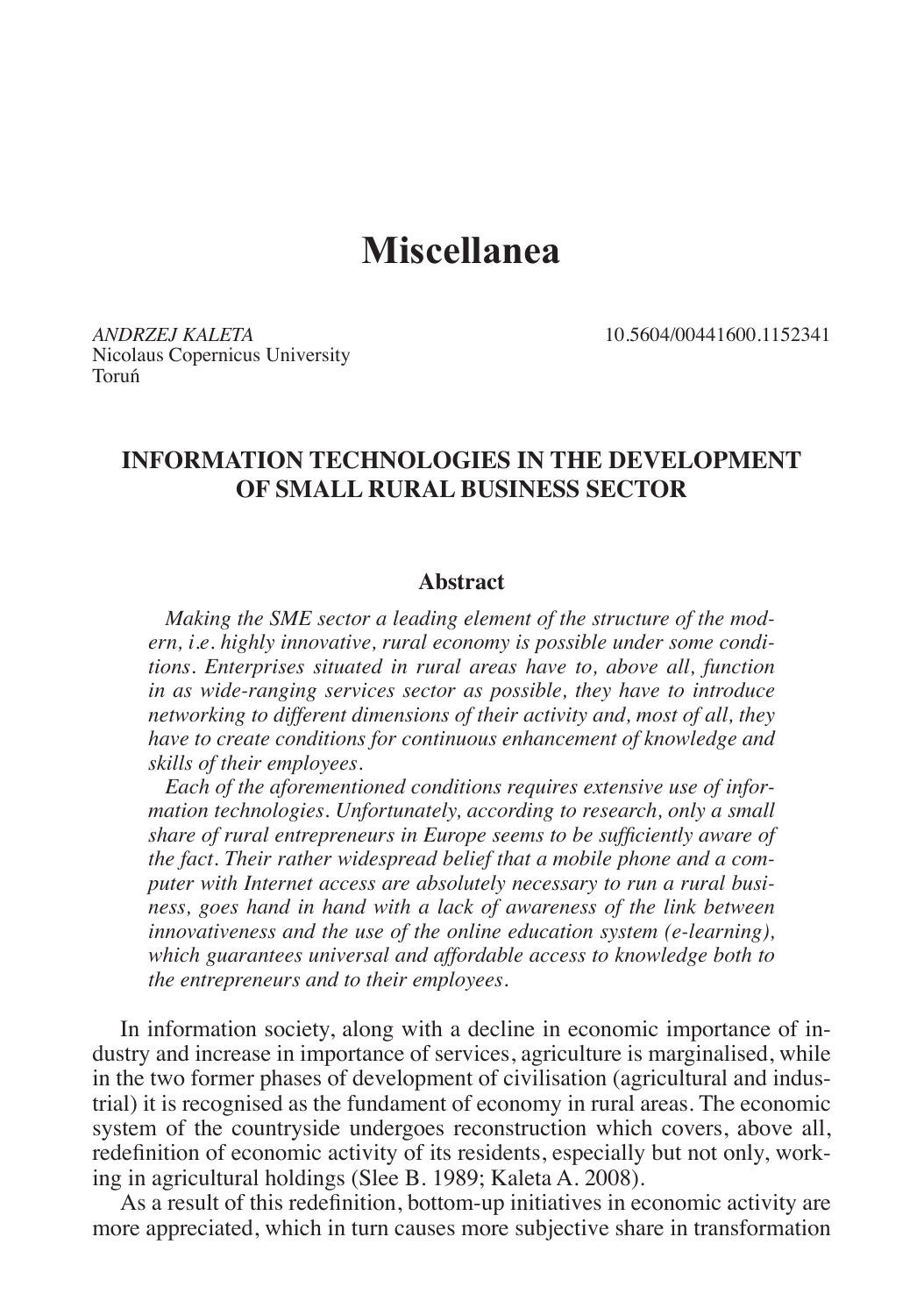of the economic system and thus in solving economic problems of families and local communities. The essence of the redefinition is expressed in the processes of deagrarisation and diversification of livelihoods. The former stands for quitting, by most of farmers, agriculture as the only or the main livelihood of a family and diminishing the importance of agriculture as a place of employment and livelihood for rural residents. The latter consist in differentiation of livelihoods of a farming family by taking up many forms of gainful activity $^1$ .

The deagrarisation and diversification of livelihoods is somewhat naturally connected with the issue of rural business, most often linked to setting up and operation of small businesses (also SMEs – small and medium-sized enterprises), commonly recognised as the key factor of economic development of rural areas in the conditions of free market and the basic remedy for problems of their inhabitants with employment and sufficient incomes (Klank L. 2005).

## **Business activity in rural areas of Poland in the period of the system change**

Many studies devoted to rural business, which were published in Poland after 1989, already at the time of system change, analysed mainly certain general characteristics and conditions of the phenomenon and only few of them attempted its empirical diagnosis (Hałasiewicz A., Kaleta A. 2000). Definite majority of the latter was and still is of local character, therefore precise estimation of the scale of rural business faced and still faces serious problems (Kłodziński M. 2014). The quantitative dimension of the phenomenon is communicated, primarily, via statistical data of the Central Statistical Office (*Polish: Główny Urząd Statystyczny*, GUS). The data is, however, characterised by delay and imprecision in separating from each other the real and fictional businesses, non-agricultural business from businesses linked to running an agricultural holding, businesses operating in rural areas from these in urban areas. Therefore, data reflecting the quantitative dimension of operation of rural business should be treated as estimates only, which rather illustrate trends than the reality. Form the scarce data, which were collected despite objective difficulties, it follows that the past quarter-

<sup>&</sup>lt;sup>1</sup> In Europe, in the last several decades, the number of farms dropped from several dozen to ca. 14 million, primarily rather small (12.6 hectare on average) family farms employing from 1 to 1.5 people. In Poland, there were still over 2.2 million agricultural holdings in 2010, although eight years ago (2002) there were much more (by over 20%), i.e. over 2.9 million. It is expected that in the next years their number will be greatly reduced and around 2020 it will be below 0.7 million.

Another side of the same phenomenon is a large number of economically inefficient farms. In the countries of the European Union the annual production of nearly half of them is below EUR 1,200, which means that they can function at most as supplementary income of their owners (semi-subsistence farm) obtained from other sources. From the data collected in 2013 for a representative sample of Polish farmers it follows that already today only 18% indicates the agricultural holding as the main livelihood of the family. See: GUS − Informacja o wstępnych wynikach Powszechnego Spisu Rolnego 2010, Warszawa 2011; http://www.stat.gov.pl/cps/rde/xbcr/gus/psr\_Info\_wstepne\_wyniki\_psr\_2010\_300611.pdf;

A. Szeptycki, Z. Wójcicki: Prognoza wyposażenia polskiego rolnictwa w ciągniki, kombajny i samochody; http://www.pan-ol.lublin.pl/wydawnictwa/Motrol5/Szeptycki.pdf; Wieś polska – charakterystyka ludności rolniczej, BS/138/2013 http://www.cbos.pl/SPISKOM.POL/2013/K\_138\_13.PDF.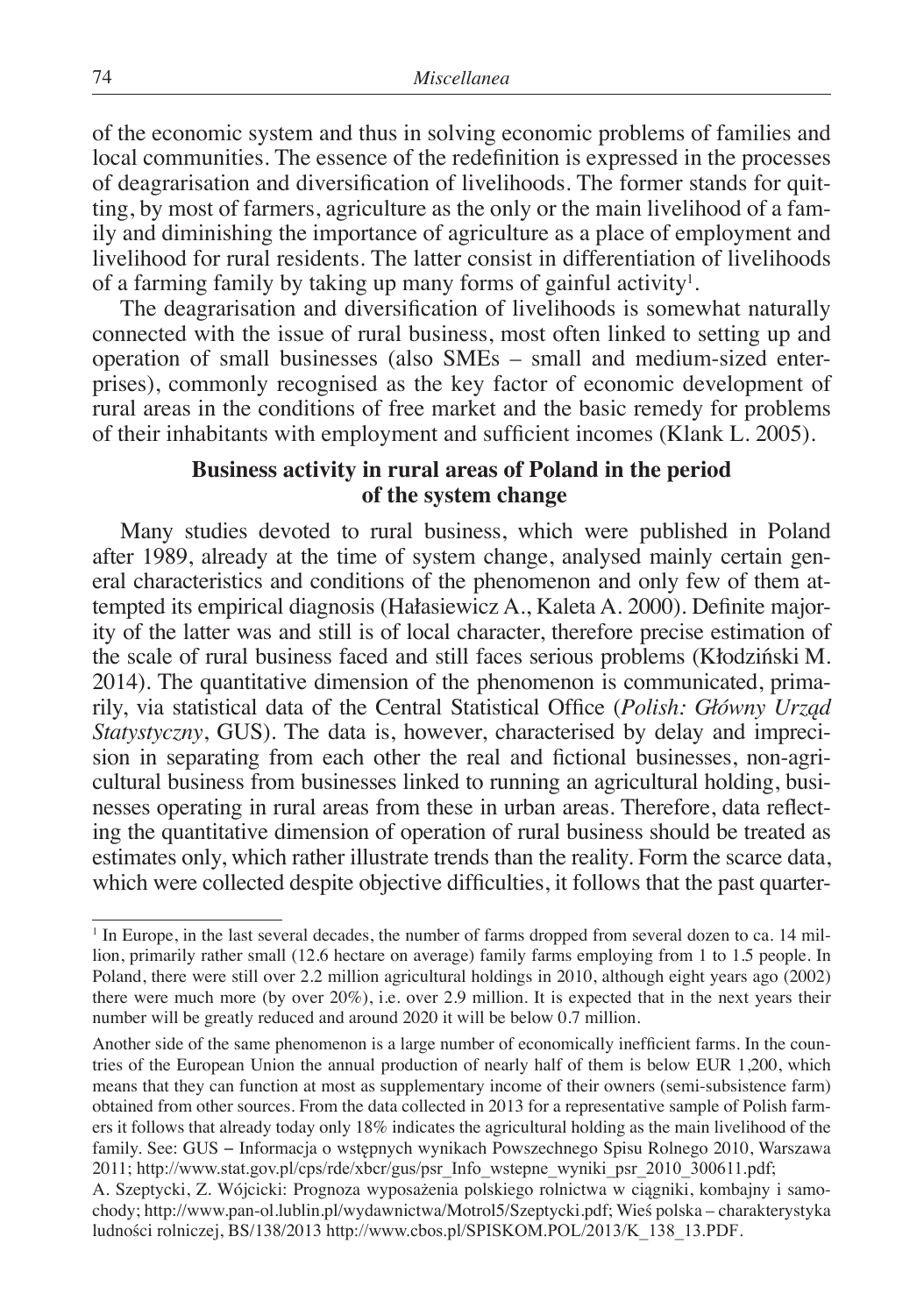century – especially in Poland at the background of other of the so-called post- -socialist countries – was characterised by a fairly high level of orientation of the rural residents at taking up business activities (Hałasiewicz A., Kaleta A. 1997). Already at the beginning of system changes 41.9% of Polish rural residents intended to set up their own company, if they have more money, the majority  $(61.1\%)$ stated the need for achievements as their key motivation for work, which is one of the basic motives of taking up such activates (Fedyszak-Radziejowska B. 1996). This orientation was confirmed by the results of the "Polacy '95" study, which showed that every tenth rural resident (hence 5% of its non-agricultural population) declared having their own company, which meant that the rural entrepreneurship index was not worse than Poland-wide (Szafraniec K. 1998). Thus, it comes as no surprise that as early as in 2002 there have been over 350 thousand small and medium-sized businesses (46% more than in 1996) in Polish rural areas, which attests to the fact that their number grew gradually and rapidly, contrary to urban areas where their number actually decreased by 30% over the same period of time. Small and medium-sized rural businesses operated mainly in trade (19.5%), food processing (17.8%) and, to a smaller extent, in construction (5.1%) and transport  $(4.8\%)$  (Klank L. 2005). By the end of the first decade of the  $21<sup>st</sup>$  century, there were 1.67 million of such businesses in Poland, most of them on rural areas dealing mainly with provision of broadly-conceived services (Halamska M. 2013).

What is important, initiatives of this type, in the first decade of the  $21<sup>st</sup>$  century, were taken up by 12.4% out of 1.5 million of agricultural holdings operating in Poland, mainly providing non-agricultural services on the basis of resources of their own agricultural holding (including machines and means of transport owned by them); but also economic services (e.g. linked to forest management); social services (e.g. recreation or welfare services); and communal services (maintenance of roadsides of local roads, disposal of waste and sewage, clearing of ditches and irrigation channels, snow removal from streets, roads and squares and their de-icing, etc.).

In the middle of the second decade of the  $21<sup>st</sup>$  century, pointing to the SME sector as the leading element of the structure of the modern, i.e. highly innovative, rural economy, does not seem truly revealing. This sector gives raise to justified hopes for creation of an increasingly larger number of highly-qualified jobs. This is, however, possible under several conditions: businesses situated in the countryside have to, most of all, operate in the broadest possible sector of services, they have to network different dimensions of their activity and create conditions of continuous broadening of knowledge and skills of its personnel (OECD 2014). On the other hand, difficulties in fulfilment thereof are recognised as the basic barriers to the development of innovative rural business activity. The most acute ones include lack of or low level of education preparing to the social role of an entrepreneur and, above all, to the role of an employee of a modern business, not only a rural one. Only 60% of European companies offers vocational trainings to their employees (in Poland only 35%), rural entrepreneurs are even worse in the field. Consequently, they are usually perceived as poorly organised individualists not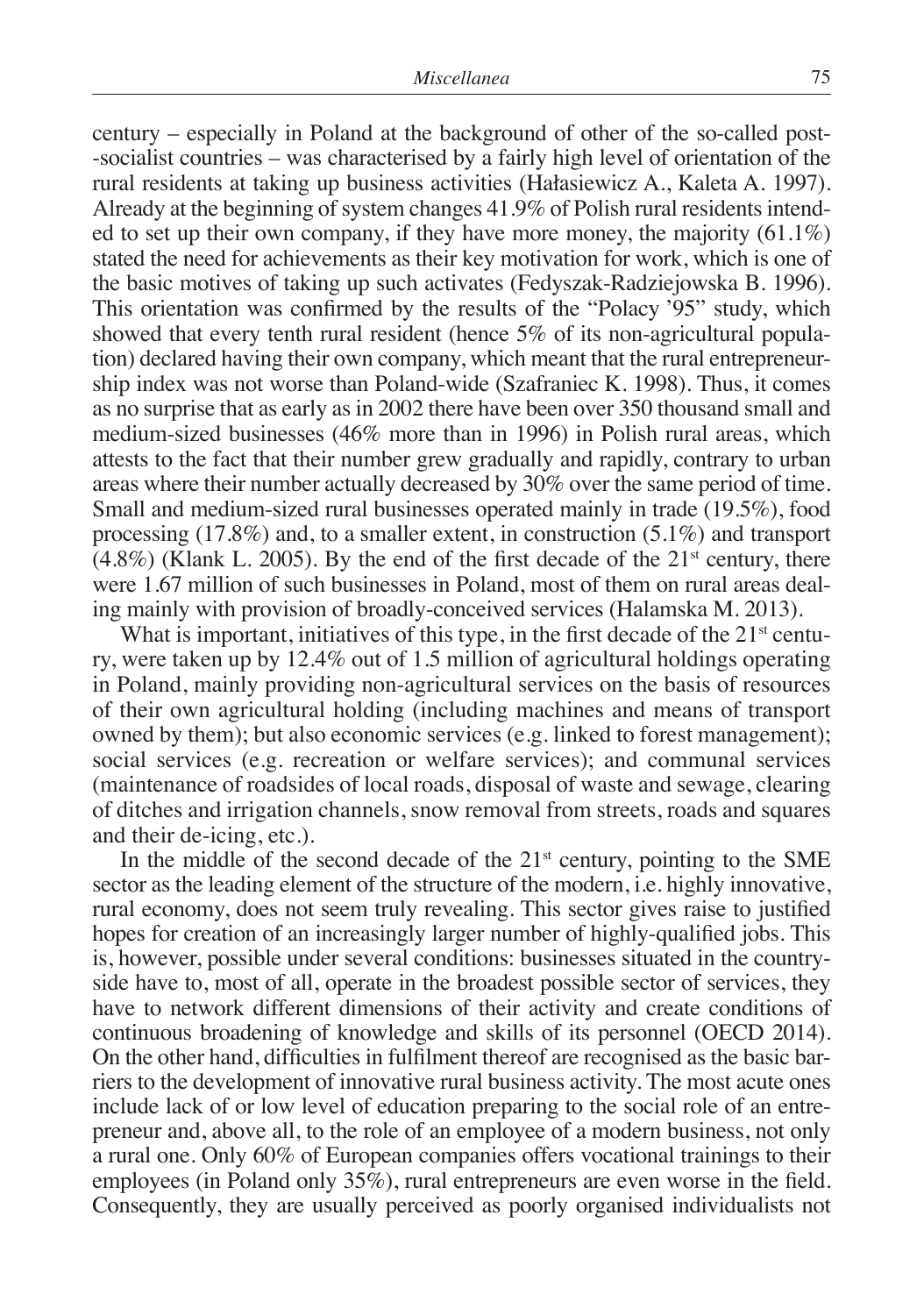willing to cooperate with other entrepreneurs (Halamska M. 2013) running companies, rather not associated with modernity and innovation (Kłodziński M. 2014).

It is also pointed out that each of the conditions essential for operation of an innovative rural business requires information and communication technologies (ICT). It is even more necessary in activities linked to elimination of barriers in development: small scale of the local market, spatial gap from large businesses, consumer markets, financial institutions, public services, highly qualified labour force, weaker pressure on participation in business networks and on raising the competences of the staff.

#### **Information technologies in businesses operating in rural areas**

We do not have, and probably we will never have, the data illustrating the real number of computers and other ICT devices operating in millions of businesses of the SME sector in European rural areas<sup>2</sup>. Also in rural areas it is hard to find companies without such equipment, but some of them (for different reasons) do not have broadband Internet access<sup>3</sup>.

However, the newest research<sup>4</sup> demonstrates much more interesting findings on how to use the new media in the activity of rural entrepreneurs. It follows from the research that the applications – even though numerous – exhaust the possibilities offered to them, already now, to an insignificant degree. Because, the electronic media can support practically all areas of operation of a rural business, not only technological processes of manufacturing material goods or provision of different types of services but also – or maybe above all – broadly understood company management (marketing, sales, supplies, efficient use of assets, designing, gathering of information, servicing, etc.) and continuous training of employees (Table 1).

<sup>&</sup>lt;sup>2</sup> But we know that in 2008 over half of rural businesses from the Netherlands (72%), Ireland (62%), Austria (59%), Belgium (58%), Malta (58%), Denmark (57%), Portugal (53%), and around half from Italy (49%), Finland (49%), Luxembourg (49%), the Czech Republic (49%), Slovenia (47%), Sweden (47%), France (46%), Cyprus (46%), Slovakia (45%), Greece and Estonia (42%), and Spain (40%) used ICT in company management processes. The situation was the worst in Poland (24%) and Lithuania (23%) (Countryrankings 2009, Table 10).

<sup>&</sup>lt;sup>3</sup> In 2008, this kind of Internet access was at the disposal of the majority of rural businesses in all of the European Union countries, apart from Romania (44%). The greatest number was noted in France, Spain, Finland and Belgium (over 90%), slightly less in Latvia, Bulgaria, Poland and Lithuania (ca. 60%) (Countryrankings 2009, Table 4).

<sup>4</sup> In this part of the paper I will refer to the results of two of them, in which I participated:

<sup>•</sup> **Euracademy Observatory** (A European Observatory of the Use of ICT-Supported Lifelong learning by SMEs, Microenterprises and the Self-employed in Rural Areas – European monitoring of lifelong learning supported with ICT and targeted at small, medium-sized and micro enterprises and self-employed in rural areas) implemented in 2005-2007 in rural areas of Greece, Finland, Spain, Germany, Poland, Great Britain and Hungary;

<sup>•</sup> **E-ruralnet** (Network promoting e-learning for rural development) implemented in 2009-2011 in rural areas of Greece, Estonia, Finland, Spain, Germany, Poland, Portugal, Sweden, Hungary, Great Britain and Italy.

Both of them were funded by the European Commission under the Leonardo da Vinci and Lifelong Learning programmes.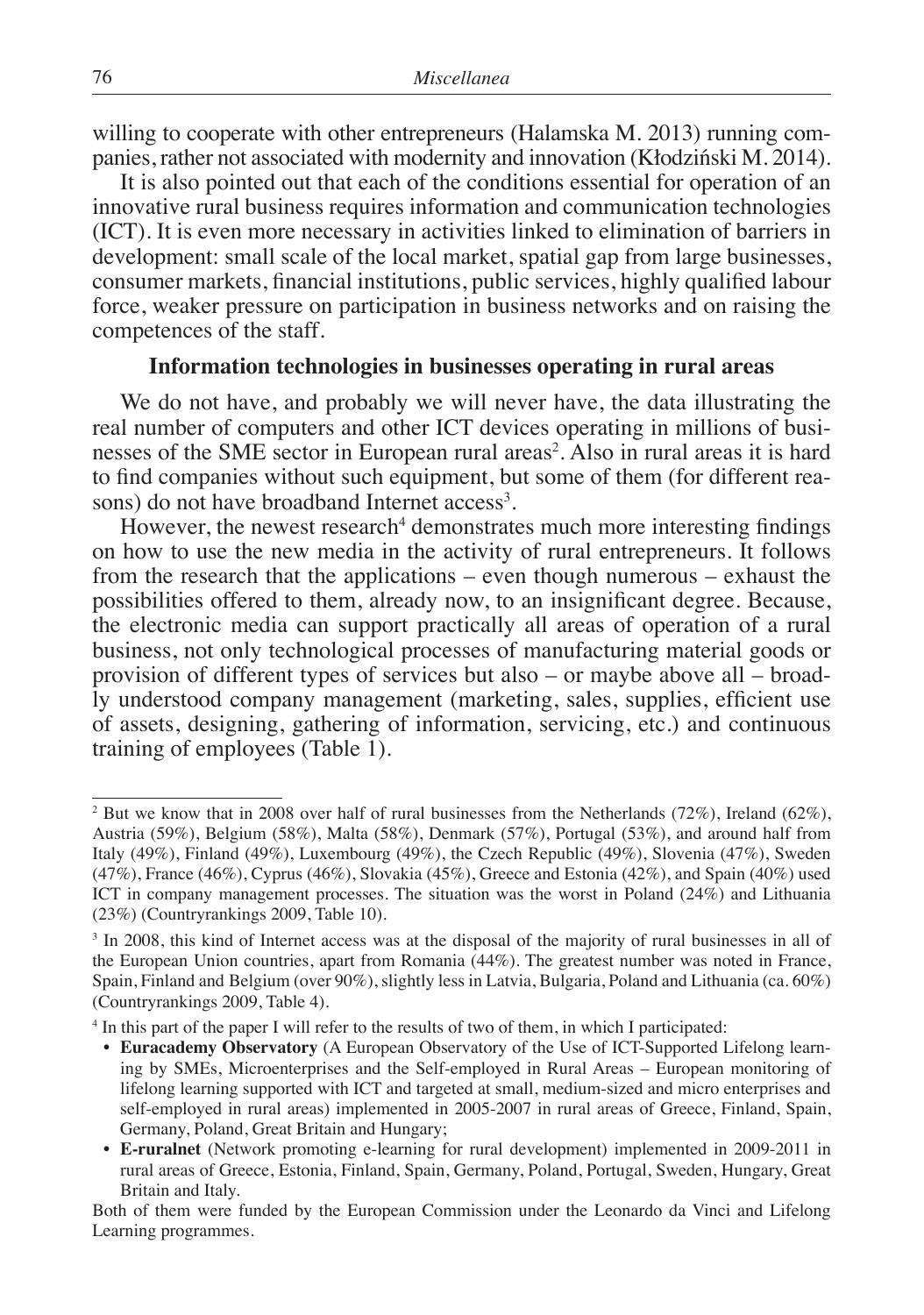|                                        |                                                                                                                                     |                                                                              |                                                                                | Potential areas of ICT application in the SMEs activity in rural areas                   |                                                                      |                                                                    | Table 1                                                            |
|----------------------------------------|-------------------------------------------------------------------------------------------------------------------------------------|------------------------------------------------------------------------------|--------------------------------------------------------------------------------|------------------------------------------------------------------------------------------|----------------------------------------------------------------------|--------------------------------------------------------------------|--------------------------------------------------------------------|
| <b>TYPE</b><br>ICT<br>Support<br>areas | $\oplus$<br>WWW SITES<br>INTERNET A                                                                                                 | <b>E-MAIL</b>                                                                | Interchange)<br><b>Electronic</b><br>Data<br>EDI                               | RESOURCES<br><b>MEMORY</b><br>$CDs$ AND<br>DISC                                          | CONFER-<br>VIDEO<br>ENCES                                            | <b>MOBILE</b><br>PHONES                                            | NETWORKS                                                           |
| Marketing                              | Global promotion<br>of target groups<br>and advertising<br>Selection                                                                | campaigns<br>Mailing                                                         |                                                                                | brochures and<br>presentations<br>Multimedia<br>catalogues,                              | Tele-meetings<br>contractors<br>with                                 |                                                                    |                                                                    |
| Sales                                  | Sales, taking<br>transactions<br>and making<br>orders                                                                               | taking orders<br>and product<br>offers,<br>Price                             | transactions,<br>documents<br>exchange<br>Business<br>of sale                  | presentation,<br>information<br>interactive<br>stands and<br>manuals<br>product<br>Offer | Tele-contacts<br>presentation<br>contractors<br><b>Offer</b><br>with | direct access<br>to the global<br>campaigns,<br>customer<br>Mobile |                                                                    |
| Supplies                               | and participation<br>supply sources<br>Identification<br>in tenders<br>of global                                                    | specifications<br>price offers<br>Transfer of<br>and                         | transactions,<br>documents<br>exchange<br>of tender<br><b>Business</b>         |                                                                                          | lele-contacts<br>with contrac-<br>tors                               |                                                                    | $(just-in-time)$<br>deliveries<br>in the JIT<br>Planning<br>system |
| management<br>Assets                   | Access to market<br>data and research,<br>to job offers and<br>$\overline{\mathbf{y}}$<br>innovative wor<br>organisation<br>methods | communication<br>of a company<br>transfer and<br><b>Document</b><br>internal | general costs<br>and delivery<br>Control of<br>of stocks<br>Control<br>process | and archiving<br>Data storage                                                            | Tele-contacts<br>with contrac-<br>tors                               | and ancillary<br>Deliveries<br>services                            | IT management<br>management<br>Team work<br>Project<br>system      |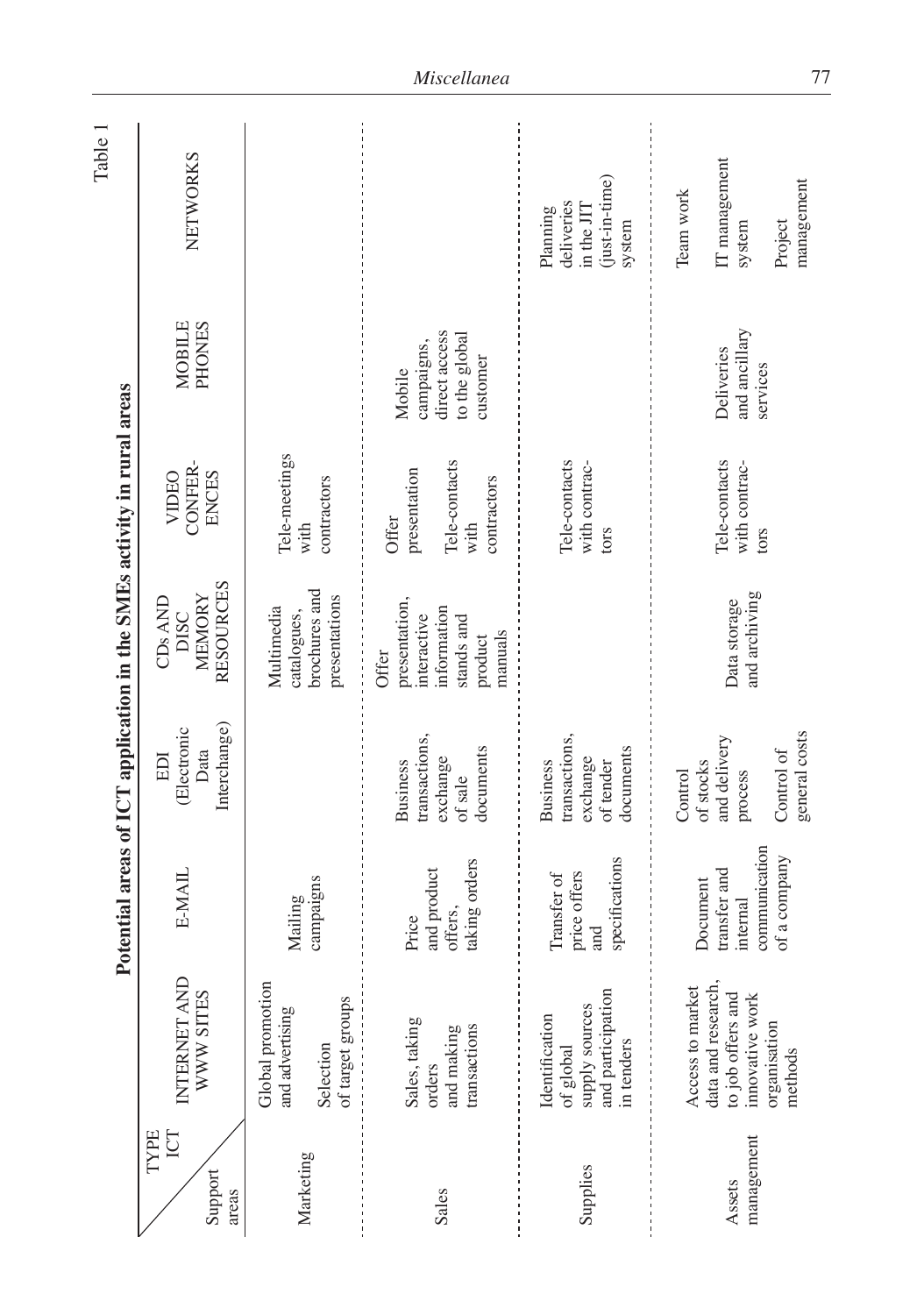|                                |                                                              |                               |                                             |                                               |                                    |                               | cont. Table                                                                                                                                    |
|--------------------------------|--------------------------------------------------------------|-------------------------------|---------------------------------------------|-----------------------------------------------|------------------------------------|-------------------------------|------------------------------------------------------------------------------------------------------------------------------------------------|
|                                |                                                              |                               |                                             |                                               | Team work                          |                               | Team work                                                                                                                                      |
| production<br>Designing<br>and | to market data<br>and research<br>Access                     | Networking                    |                                             | Databases, e.g.,<br>spare parts<br>catalogues | Management<br>of customer<br>needs |                               | of information<br>Exchange<br>sources                                                                                                          |
|                                | publication<br>Online                                        | Data exchange<br>and transfer |                                             | Data storage                                  |                                    | Data exchange<br>and transfer | Cooperation<br>at work                                                                                                                         |
| information<br>Use of          | Marketing<br>research                                        | decision-<br>-making<br>Team  | management<br>Information                   | archiving<br>and                              |                                    | decision-making<br>Team       | and organising<br>information<br>knowledge<br>Sharing                                                                                          |
|                                | information<br>Customer                                      |                               |                                             |                                               |                                    | Contacts                      | Information<br>exchange                                                                                                                        |
| Servicing                      | and their needs<br>on customers<br>information<br>Collecting | customer<br>Contacts<br>with  | comprehensive<br>Exchange of<br>information | information<br>Customer                       | with customers<br>Tele-contacts    | with customer<br>and staff    | work progress<br>customer help<br>Monitoring<br>and                                                                                            |
| Trainings                      | Interactive<br>trainings                                     | trainings<br>Online           |                                             | Interactive<br>materials<br>training          | E-learning                         | trainings<br>Online           | communities<br>of learners<br>Virtual                                                                                                          |
| 2003, p. 17.                   |                                                              |                               |                                             |                                               |                                    |                               | Source: Prepared based on: Information Society and Sustainable Rural Development, Thematic Guide Two, Euracademy Thematic Guide Series, Athens |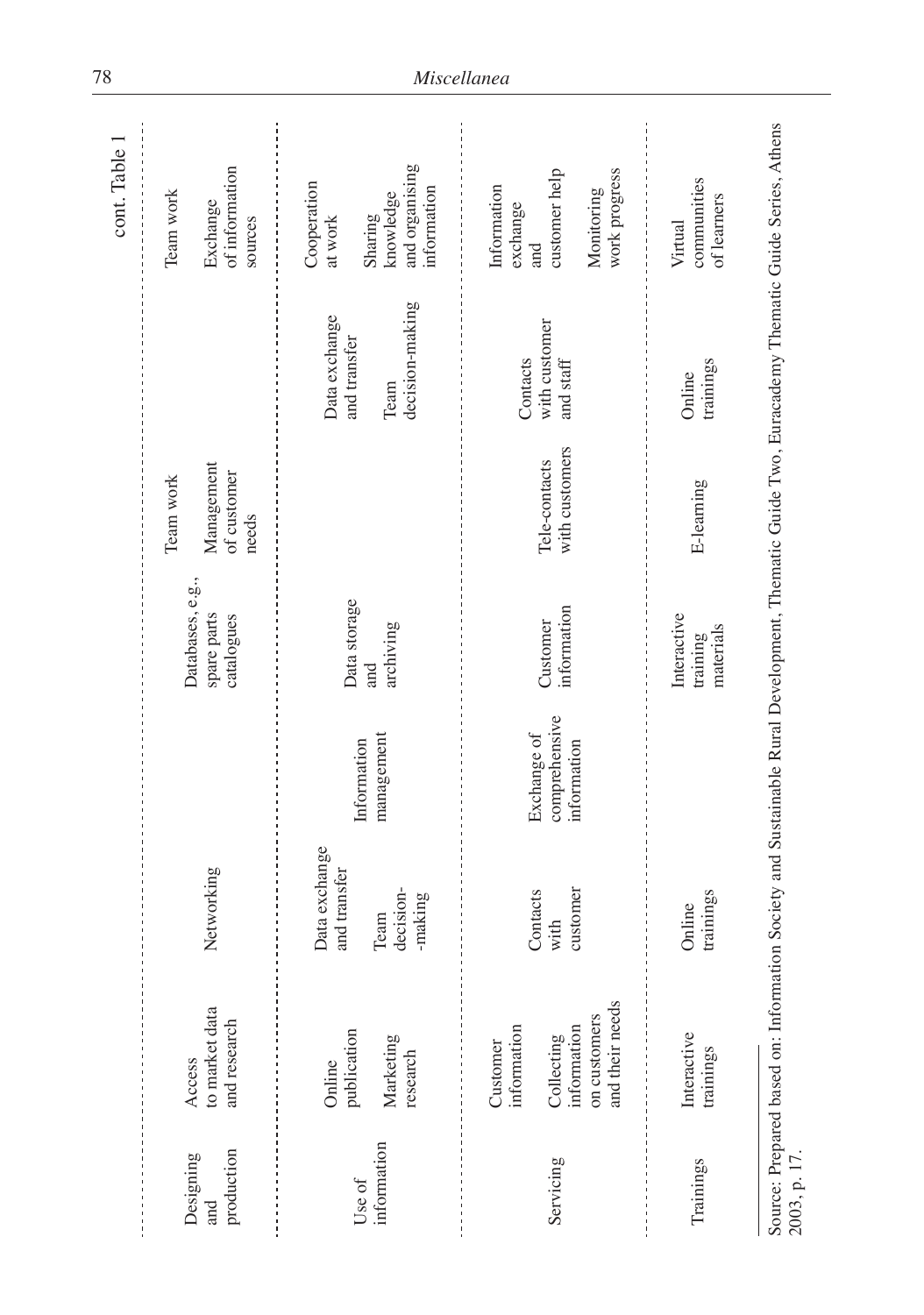On the basis of numerous examples showing how to use ICT in small and medium-sized rural businesses we also know that they are applied in each sector of economic activity, in agriculture, industry and services.

In the first of the aforementioned sectors of the economy, they are applied mainly in the so-called High Tech Agriculture, using the possibilities of microelectronics and information and communication technologies to maximise efficiency, limit the effort of a farmer and protect the natural environment. The Internet is starting to be a more and more indispensable working tool of each contemporary farmer, as the Internet provides information necessary to run a farm – starting from weather forecast updated every hour or advice on farming methods, to efficient management of its resources or marketing and sales of products manufactured at a farm.

Industrial activity in rural areas much more often takes on the form of highly specialised craft and handicraft than in large urban agglomerations. Businesses from the SME sector start their activity by creating a website which informs on their existence and production profile. Next, marketing comes into play, and then sales and search for suppliers of parts and components to the manufactured products, increasingly more often finalised with online transactions. Introduction of the electronic media to the organisation of production processes and management usually causes a raise in competitiveness of this type of companies and entry into previously unavailable outlet markets, sometimes going far beyond the local market.

The services sector is also very interested in the electronic media. The most spectacular example of ICT expansion in this area of economic activity is tourism, until recently recognised – not without a reason – as the fundament of the process of diversification of livelihoods of rural residents. All numerous operators of rural tourism – hotels, guesthouses, agritourist farms, travel agencies, inns, restaurants, car rentals, places renting kayaks, bikes and all other equipment serving broadly-conceived recreation, local museums, local chambers and other cultural institutions of the type and many, many more – toady, use mainly the Internet for their promotion. More and more of them accept electronic bookings and payments for their services. For small entrepreneurs from the branch direct access to potential customers, nearly from all over the world, eliminates or minimises the costs of intermediation of large travel agencies. Additionally, it facilitates the establishment of regional or local networks of service providers, which in turn extends the area of cooperation, e.g., by sharing offers or creating service chains.

Tourism, of course, does not exhaust the list of service providers operating in rural areas whose operation relies to a large, if not decisive, extent on ICT support. What is more, in the light of dynamically developing sector of ICT and tele-business services in the countryside and small towns the question is asked more and more often: is it possible to do any kind of business in rural areas anymore without access to a mobile phone, a computer or the Internet?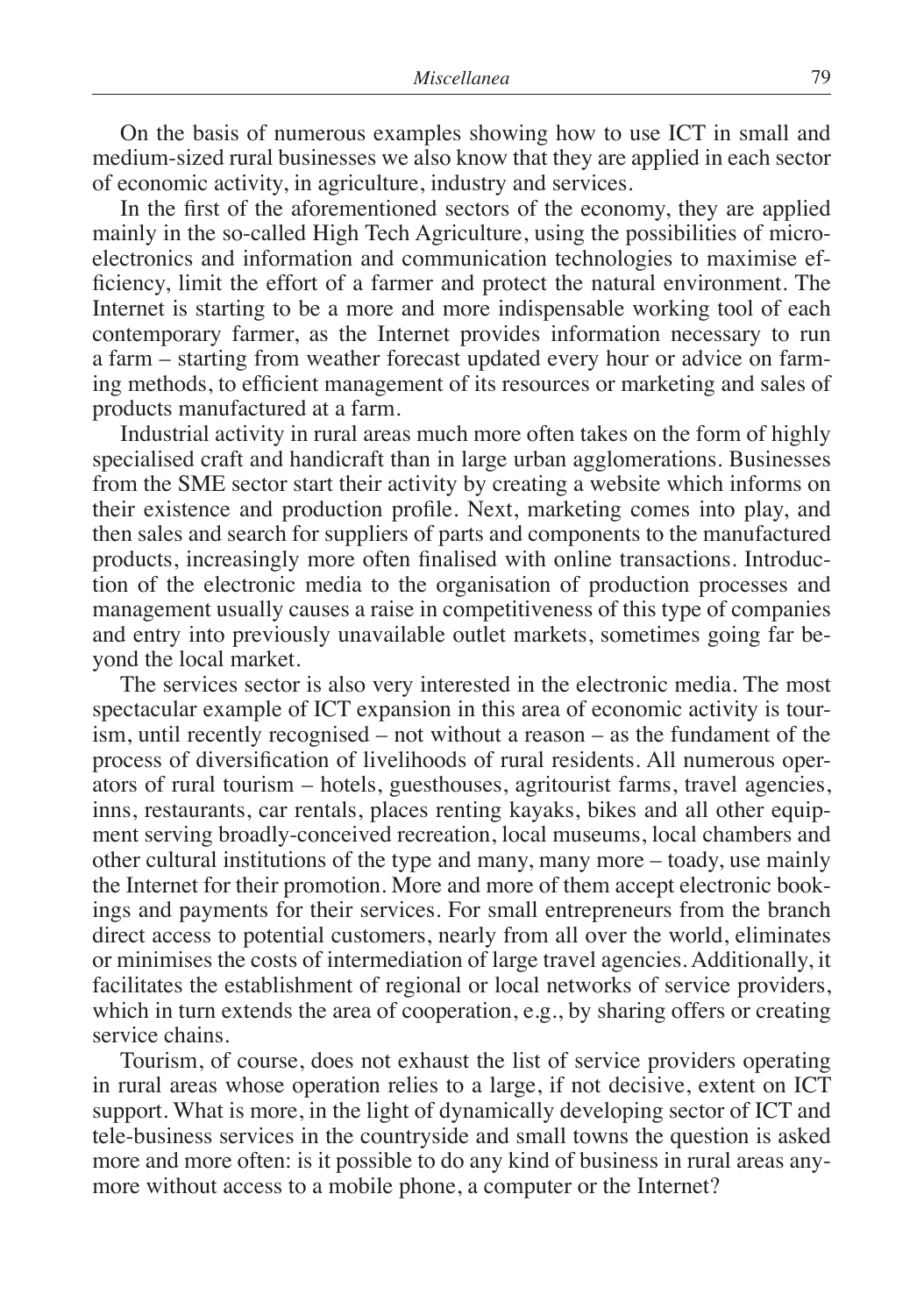# **ICT in processes of raising qualifications of the employees of the SME sector**

Mentioning before the basic weaknesses of rural businesses we pointed out significant limitations of their development opportunities, following from lack of or low level of preparedness of owners to the social role of an entrepreneur, and even more, care for gradual improvement of the level of qualifications of their employees<sup>5</sup>. What is worse, only a small part of rural entrepreneurs seems to put more store by this type of issues (Halamska M. 2013), and even smaller is aware of the possibilities of ICT in the process of elimination of the key barriers to the implementation of innovations to the economy in rural areas.

Undoubtedly, the so-called objective factors share some part of the blame for poor commitment of companies into the use of ICT as the basic instrument for improvement of the quality of the rural labour force. One of them is the previously signalled incomplete access to the so-called broadband Internet access (see footnote 3) without which it is difficult to imagine e-learning. Moreover, the fairly high level of prices for more advanced ICT services does not make it easier to a small rural company willing to train its employees in the online system. This overlaps with a rather conservative mentality of entrepreneurs. Almost all of them now overcame their reluctance to spend money on a computer with Internet access because they understood that it is as essential for running a company as a car, access to road, electricity or a sewage system, but relatively few of them realise that it is necessary to continually raise qualifications, even more by means of less conventional methods than these offered by the traditional school system<sup>6</sup>.

<sup>&</sup>lt;sup>5</sup> Already at the early stages of information society development initiatives consisting in the use of ICT to counteract the situation have been noted. These took place in the rural areas of the United States, where – in the entire second half of the  $20<sup>th</sup>$  century – problems with employment and finding funds for subsistence aggravated. These problems were caused not only by progressing concentration of jobs in large urban agglomerations but also lack of access to knowledge and information supporting rural residents to launch economic activity based on the resources of the local environment.

Small Business International Trade Program (SBITP), an organisation from Portland, reached out to these important needs of hundreds of thousands of people living in the rural areas of the Oregon state. Organised on similar principles as many other American consulting companies, when acting for small business (companies employing not more than 100 people) it started with a premise that small entrepreneurs, working primarily in the province, do not have the time and very often money to come for education and information they need to the cities, seats of universities, etc. It is, therefore, necessary to reach their places of work and residence with suitable trainings and information using for the purpose electronic equipment that they already have, back then mainly TVs and telephones, more rarely computers. Sine 1986 a company of few people, following these simple but very logical principles, has started to organise very successful entrepreneurship courses under remote learning system, using for the purpose the available cable and satellite TV networks. Moreover, it has organised and distributed a special database containing up-to-date economic information necessary to run a small business to which it connected computers of small entrepreneurs from the area of the entire state against a small fee (Kaleta A. 1996).

<sup>6</sup> Sceptical attitude of entrepreneurs from rural areas to e-learning was fully confirmed in the E-ruralnet research. Despite the same public subsidies to courses conducted via conventional methods and online methods, they definitely preferred the former type of trainings justifying their decisions by stating that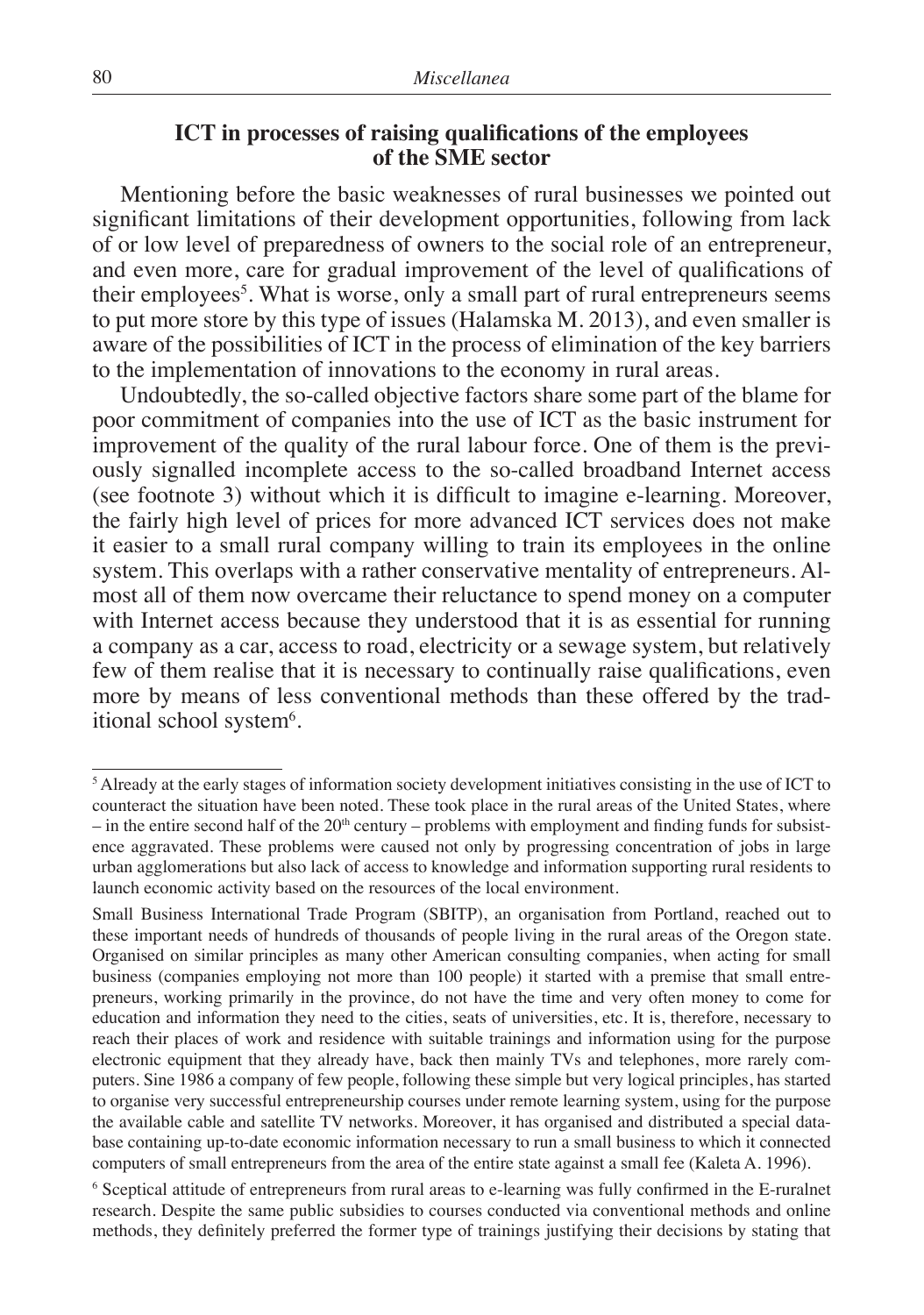The responsibility should go also to educational institutions offering a limited number of trainings, courses and other forms of vocational education organised with the support of ICT and targeted at rural areas<sup>7</sup>. Although the market of such services develops dynamically throughout Europe<sup>8</sup> and their providers, both private and public, offer a constantly growing number of increasingly more diversified contents the catalogue of vocational trainings for the SME sector is dominated by business fundamentals and basic computer skills.

This is a sort of nuisance for the rural residents interested in raising their vocational qualifications, who notify a need for much broader scope of training offers covering also agriculture and foreign language courses. It should be added that only some part of service providers considers the needs of, specific under many aspects, local labour markets of rural areas and small towns. They justify their lack of wider interest in such customers with the so-called objective factors – primarily problems with ICT infrastructure in rural areas ill-equipped to education of the type and a large share of digital illiteracy of rural residents.

Some caution towards e-learning on the side of employers and institutions organising such trainings is less understandable in the light of opinions of employees of the SME sector from rural areas. In general, they are characterised by positive attitudes towards this new form of education, allowing, according to them, more flexible learning time, place and method, and significant reduction in learning costs. In addition, most of the people already having some experience with e-learning – just like most of the participants of conventional trainings – also highly rank the level of satisfaction of their own expectations after such courses<sup>9</sup>, although they are far more critical thereof as it comes to real benefits and usefulness of the acquired skills in the context of their own professional careers<sup>10</sup>. Despite the fact that only a few of them derives real professional bene-

<sup>8</sup> Public subsidies supporting this type of education also play a considerable part. These were used by 67% of institutions dealing with provision of e-learning services throughout Europe (E-learning na... 2011).

9 The E-ruralnet research shows that online trainings largely met the expectations of 20% of their participants, and sufficiently – 52%. Only 2% stated they learnt nothing from the trainings (E-learning na... 2011).

<sup>10</sup> Both the participants of e-learning courses and of these organised in more traditional forms indicate many real benefits from vocational trainings, including, seemingly as the most important one, the possibility to develop personal interests (44% and 50% of respondents, respectively). There is much less optimism in the opinions of nearly 50% of listeners of online and definitely less in the opinions of listeners of conventional courses (ca. 20%), for whom the participation in the courses meant only a loss of time. The same duality is noted in the opinions on the level of usefulness of acquired knowledge  $-46\%$  against

these type of courses are supposedly more effective and have a clearer impact on the development of a professional career of a worker (E-learning in... 2011).

<sup>7</sup> E-learning platforms (applied by 85% of providers of such services) are definitely in the majority, but websites, DVDs, CDs, video cassettes are also used; a small group of providers (8%) offers learning via a mobile phone. As evident, more conventional, in technological terms, forms of transferring contents are preferred, which also seems to be confirmed by a high share in training materials of texts for reading and PowerPoint presentations, animations, clips sent as e-mail annexes. More innovative forms of learning, like didactic games, are offered by less than 20% of service providers (E-learning na... 2011).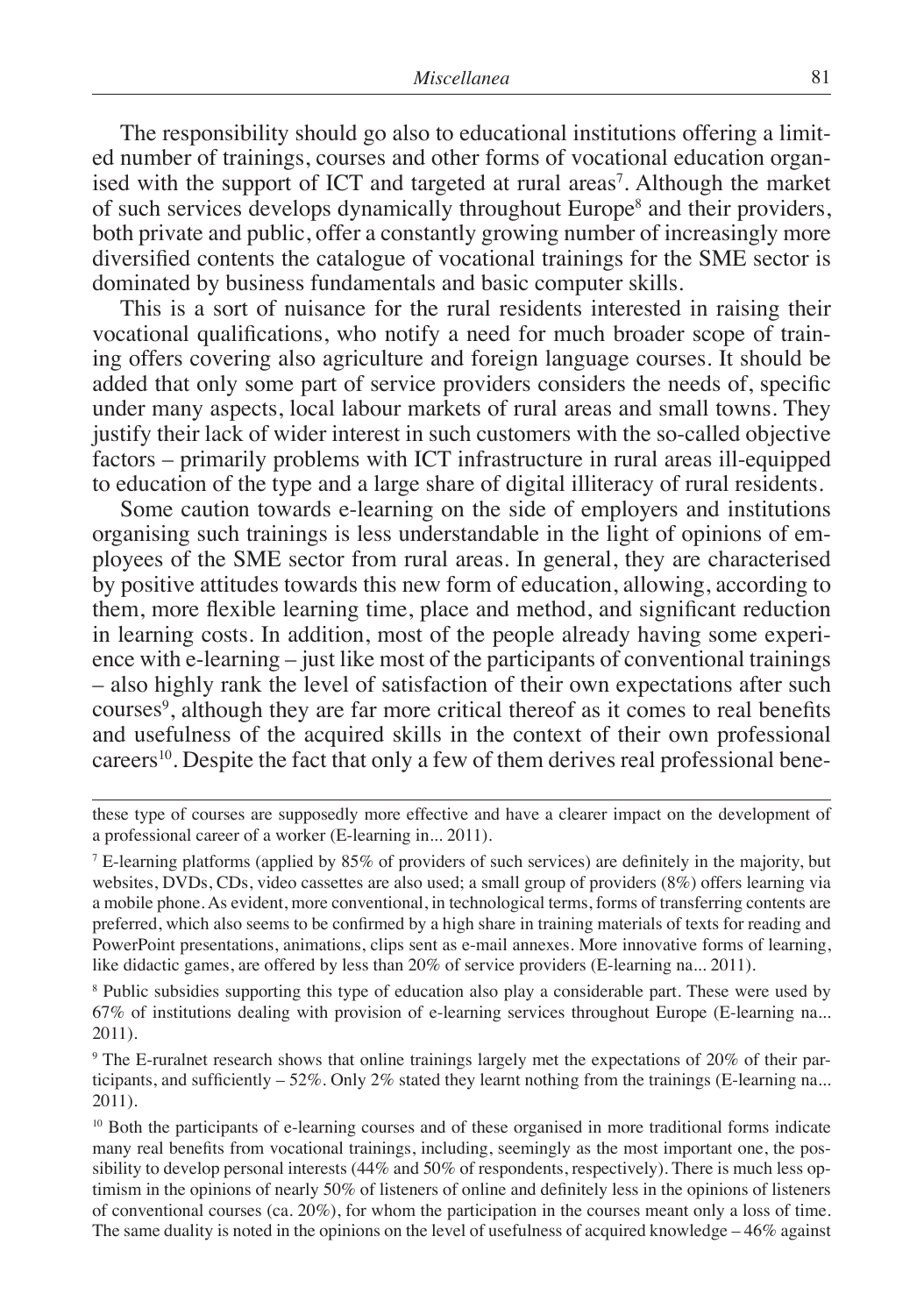fits, a definite majority express willingness to re-use this form of education, claiming a number of improvements, most of which concern better matching of the contents of online trainings with the needs of workers and introduction of more innovative learning instruments. What is equally important, most of the respondents do not encounter any limitations impeding their participation in this form of education and barriers, which they do indicate, are not entirely consistent with the ones indicated by providers of e-learning services. As far as the latter focus mainly on the issues of infrastructural shortages and lack of digital skills, a vast majority of the former link the difficulties with mental issues: complicated sphere of learning motivation and different method of its organisation.

Pointing to the generally positive attitude of the employees of the rural SME sector to ICT-supported education, it has to be, however, remembered that most of respondents, who have any experience with it, is recruited from the better educated and younger group of the rural community. There are, of course, no reasons to continue this state of affairs. But its change requires actions for improvement and dissemination of the new form of education and reforms in the area of labour force policy-making in rural areas.

#### **Conclusions**

The significant and hard to compare with any other support, ICT systems support for technological and organisational dimensions of the SME sector operation in rural areas seems to be out of discussion. The usually universal conviction of an absolute need for a mobile phone and a computer with Internet access in order to run a company is accompanied by rather widespread – in almost all European Union countries – unawareness of the fact that the company's development is linked to the use of e-learning system guaranteeing general and affordable access to knowledge to millions of rural entrepreneurs, including also owners of larger and smaller farms, and dozens of millions of their employees. Contrary to the heads of large companies – especially these resembling corporations where the trend to limit funds for stationary trainings is clearer and clearer, which is linked to taking employees away from their work places – ICT is too rarely perceived as another instrument for optimisation of the costs of running the enterprise, including also a method to acquire knowledge and skills for yourself and your employees.

<sup>28%</sup> of listeners uses them often, and 36% against 34% uses them to a lesser extent. It can be surmised that traditional trainings bring more hard facts "here and now", while e-learning trainings are perceived more as investments into the future (E-learning na... 2011).